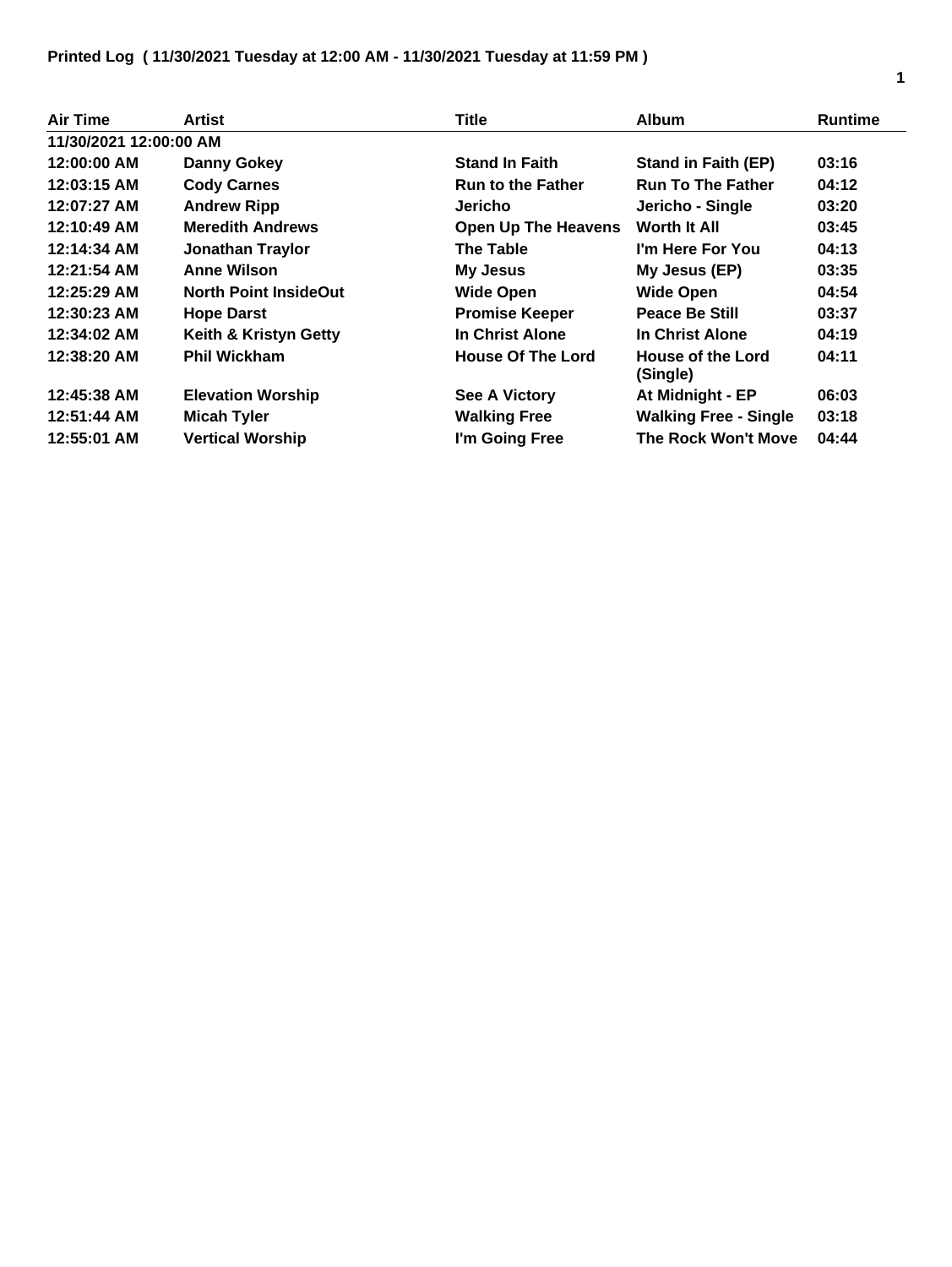| <b>Air Time</b>       | <b>Artist</b>            | <b>Title</b>                            | <b>Album</b>                                                  | <b>Runtime</b> |
|-----------------------|--------------------------|-----------------------------------------|---------------------------------------------------------------|----------------|
| 11/30/2021 1:00:00 AM |                          |                                         |                                                               |                |
| 1:00:00 AM            | <b>CAIN</b>              | Yes He Can                              | <b>Rise Up</b>                                                | 03:15          |
| 1:03:14 AM            | <b>Tasha Layton</b>      |                                         | Look What You've Done Look What You've Done 03:22<br>(Single) |                |
| 1:06:36 AM            | Chris Renzema            | <b>Springtime</b>                       | <b>Springtime</b>                                             | 04:06          |
| 1:10:46 AM            | <b>MercyMe</b>           | <b>God With Us</b>                      | All That Is Within Me                                         | 04:19          |
| 1:15:05 AM            | <b>Ryan Ellis</b>        | <b>Heart Of The Father</b>              | <b>Heart of the Father -</b><br><b>Single</b>                 | 03:58          |
| $1:22:10$ AM          | <b>Horizon Music</b>     | <b>Victory</b>                          | <b>Victory</b>                                                | 04:13          |
| $1:26:23$ AM          | <b>Casting Crowns</b>    | <b>Scars In Heaven</b>                  | <b>Scars In Heaven</b><br>(Single)                            | 04:20          |
| $1:30:43$ AM          | <b>Evan Craft</b>        | <b>Be Alright</b>                       | Desesperado                                                   | 03:39          |
| 1:34:25 AM            | <b>Matt Redman</b>       | <b>Gracefully Broken</b>                | <b>Glory Song</b>                                             | 03:50          |
| 1:38:15 AM            | <b>Zach Williams</b>     | <b>Heaven Help Me</b>                   | <b>Rescue Story</b>                                           | 03:15          |
| 1:44:35 AM            | <b>Hillsong United</b>   | <b>Not Today</b>                        | Wonder                                                        | 03:43          |
| 1:48:21 AM            | <b>Jeremy Camp</b>       | <b>When You Speak</b>                   | <b>When You Speak</b><br>(Single)                             | 02:56          |
| $1:51:16$ AM          | <b>Elevation Worship</b> | <b>Unstoppable God</b>                  | <b>Wake Up The Wonder</b>                                     | 03:34          |
| 1:54:51 AM            | <b>Charity Gayle</b>     | <b>Thank You Jesus for</b><br>the Blood | Thank You Jesus for<br>the Blood - Single                     | 04:45          |

L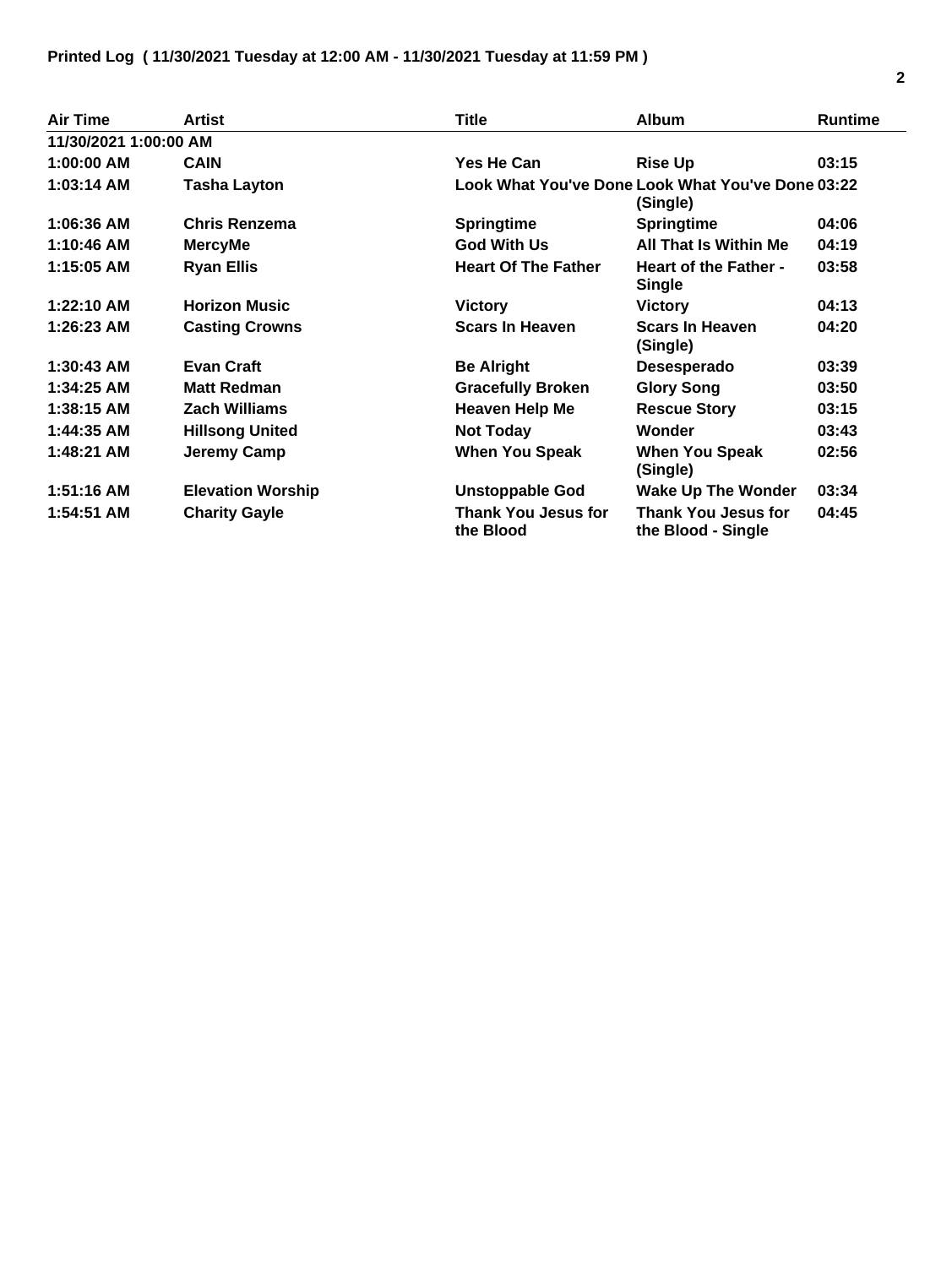| Air Time              | Artist                         | Title                       | <b>Album</b>                         | <b>Runtime</b> |
|-----------------------|--------------------------------|-----------------------------|--------------------------------------|----------------|
| 11/30/2021 2:00:00 AM |                                |                             |                                      |                |
| $2:00:00$ AM          | <b>Maverick City Music</b>     | <b>Promises</b>             | <b>Promises (Single)</b>             | 04:03          |
| $2:04:02$ AM          | <b>Passion</b>                 | God You're So Good          | <b>Whole Heart</b>                   | 04:15          |
| $2:08:17$ AM          | Jordan Feliz                   | <b>Next to Me</b>           |                                      | 02:52          |
| $2:11:11$ AM          | <b>Chris Tomlin</b>            | <b>Made To Worship</b>      | <b>See The Morning</b>               | 04:06          |
| $2:15:17$ AM          | <b>Cross Point Music</b>       | <b>Never Going Back</b>     | <b>Never Going Back</b>              | 04:02          |
| $2:22:26$ AM          | We Are Messengers              | <b>Come What May</b>        | <b>Come What May</b><br>(Single)     | 03:18          |
| $2:25:44$ AM          | <b>Hillsong Young And Free</b> | <b>Lord Send Revival</b>    | <b>Lord Send Revival</b>             | 04:15          |
| $2:29:59$ AM          | We The Kingdom                 | <b>Child Of Love</b>        | <b>Holy Water</b>                    | 04:09          |
| $2:34:11$ AM          | <b>Casting Crowns</b>          | Who Am I                    | <b>Casting Crowns</b>                | 04:09          |
| $2:38:20$ AM          | <b>Sanctus Real</b>            | My God Is Still The<br>Same | My God Is Still The<br>Same (Single) | 03:20          |
| $2:44:44$ AM          | <b>Mack Brock</b>              | I Am Loved                  | Covered                              | 05:31          |
| $2:50:18$ AM          | <b>Andrew Ripp</b>             | Rejoice                     | Evergreen                            | 03:32          |
| $2:53:50$ AM          | <b>Darrell Evans</b>           | <b>Trading My Sorrows</b>   | <b>Freedom</b>                       | 05:53          |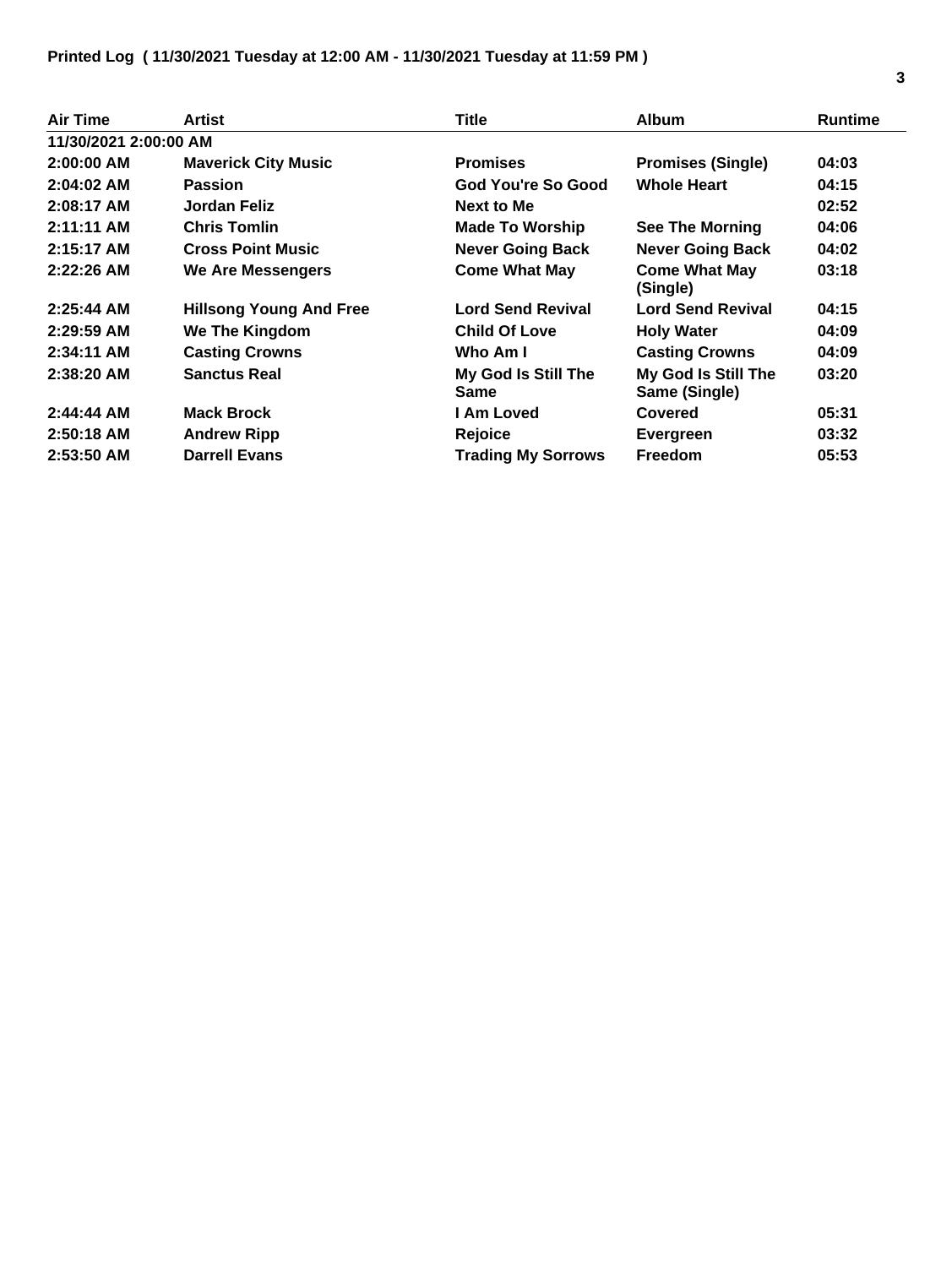| <b>Air Time</b>       | <b>Artist</b>            | <b>Title</b>                                   | <b>Album</b>                                         | <b>Runtime</b> |
|-----------------------|--------------------------|------------------------------------------------|------------------------------------------------------|----------------|
| 11/30/2021 3:00:00 AM |                          |                                                |                                                      |                |
| 3:00:00 AM            | <b>Rhett Walker</b>      | <b>Gospel Song</b>                             | <b>Gospel Song - Single</b>                          | 03:12          |
| $3:03:12$ AM          | <b>Aaron Shust</b>       | <b>Resurrecting</b>                            | <b>Resurrecting</b>                                  | 03:29          |
| $3:06:41$ AM          | <b>Danny Gokey</b>       | <b>Stand In Faith</b>                          | <b>Stand in Faith (EP)</b>                           | 03:16          |
| $3:09:59$ AM          | <b>Hillsong Worship</b>  | O Praise the Name<br>(Anástasis)               | <b>O Praise The Name</b><br>(Anastasis)              | 03:36          |
| $3:13:35$ AM          | <b>Shane &amp; Shane</b> | <b>Psalm 90 (Satisfy Us</b><br>with Your Love) | Psalms, Hymns, and<br><b>Spiritual Songs, Vol. 1</b> | 05:09          |
| $3:21:51$ AM          | <b>Big Daddy Weave</b>   | The Lion and The Lamb Beautiful Offerings      |                                                      | 04:06          |
| $3:25:56$ AM          | <b>Anne Wilson</b>       | My Jesus                                       | My Jesus (EP)                                        | 03:35          |
| $3:29:31$ AM          | <b>Elevation Worship</b> | <b>Graves Into Gardens</b>                     | <b>Graves into Gardens</b>                           | 04:10          |
| $3:33:42$ AM          | <b>Chris Tomlin</b>      | <b>How Great Is Our God</b>                    | <b>Arriving</b>                                      | 04:23          |
| $3:38:05$ AM          | <b>Patrick Mayberry</b>  | <b>Holy Spirit Come</b>                        | <b>Holy Spirit Come -</b><br><b>Single</b>           | 03:36          |
| $3:44:44$ AM          | <b>Mosaic MSC</b>        | <b>Fountain (I Am Good)</b>                    | <b>Human</b>                                         | 05:08          |
| $3:49:54$ AM          | <b>Phil Wickham</b>      | <b>House Of The Lord</b>                       | <b>House of the Lord</b><br>(Single)                 | 04:11          |
| $3:54:05$ AM          | <b>Third Day</b>         | <b>Show Me Your Glory</b>                      | <b>Come Together</b>                                 | 03:10          |
| $3:57:15$ AM          | <b>TobyMac</b>           | Help Is On The Way<br>(Maybe Midnight)         | Help Is On The Way                                   | 03:00          |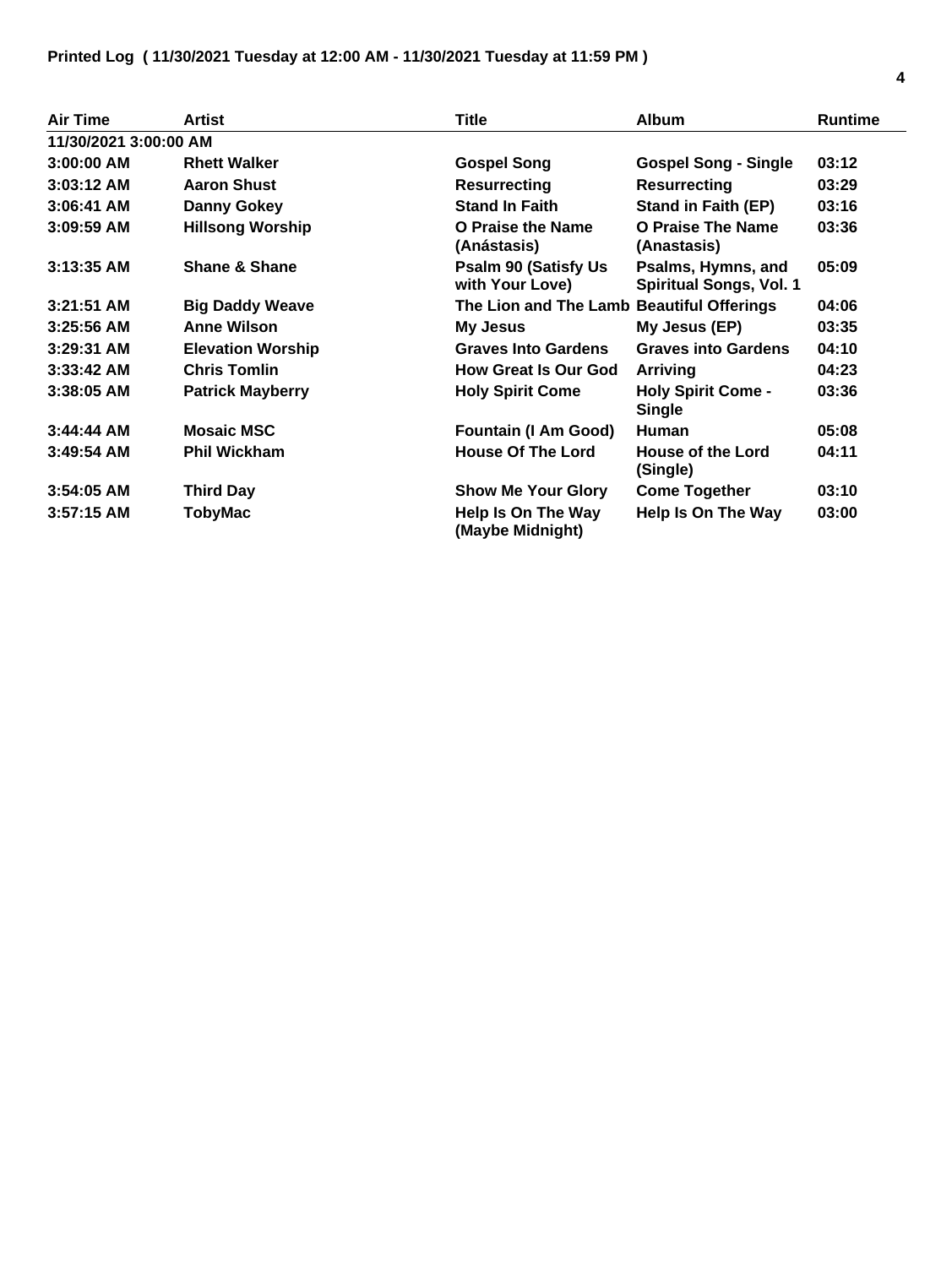| <b>Air Time</b>       | <b>Artist</b>              | <b>Title</b>                                 | <b>Album</b>                            | <b>Runtime</b> |
|-----------------------|----------------------------|----------------------------------------------|-----------------------------------------|----------------|
| 11/30/2021 4:00:00 AM |                            |                                              |                                         |                |
| 4:00:00 AM            | <b>David Crowder</b>       | <b>Good God Almighty</b>                     | <b>Milk and Honey</b>                   | 03:15          |
| 4:03:14 AM            | <b>Matthew West</b>        | <b>Truth Be Told</b>                         | Grace Be Told - EP                      | 03:37          |
| 4:06:51 AM            | <b>Micah Tyler</b>         | <b>New Today</b>                             | <b>New Today - Single</b>               | 03:13          |
| 4:10:07 AM            | <b>Shannon Wexelberg</b>   | <b>Faithful God</b>                          | <b>Faithful God</b>                     | 04:03          |
| 4:14:11 AM            | <b>Chris McClarney</b>     | <b>Speak To The</b><br><b>Mountains</b>      | Speak to the Mountain - 04:54<br>Single |                |
| 4:22:12 AM            | <b>Maverick City Music</b> | <b>Promises</b>                              | <b>Promises (Single)</b>                | 04:03          |
| 4:26:14 AM            | <b>CityAlight</b>          | Yet Not I But Through<br><b>Christ In Me</b> |                                         | 05:24          |
| 4:31:39 AM            | <b>Mandisa</b>             | You Keep Hope Alive                          | You Keep Hope Alive                     | 03:32          |
| 4:35:14 AM            | <b>Laura Story</b>         | Who Is Like Our God                          | <b>God Of Every Story</b>               | 03:40          |
| 4:38:54 AM            | Jeremy Camp                | <b>When You Speak</b>                        | <b>When You Speak</b><br>(Single)       | 02:56          |
| 4:44:55 AM            | <b>Red Rocks Worship</b>   | <b>Fill This Place</b>                       | The Rooftop EP                          | 05:59          |
| 4:50:58 AM            | Jonathan Traylor           | The Table                                    | I'm Here For You                        | 04:13          |
| 4:55:11 AM            | <b>V</b> Music             | <b>God Above-My Rescue Wait</b>              |                                         | 04:50          |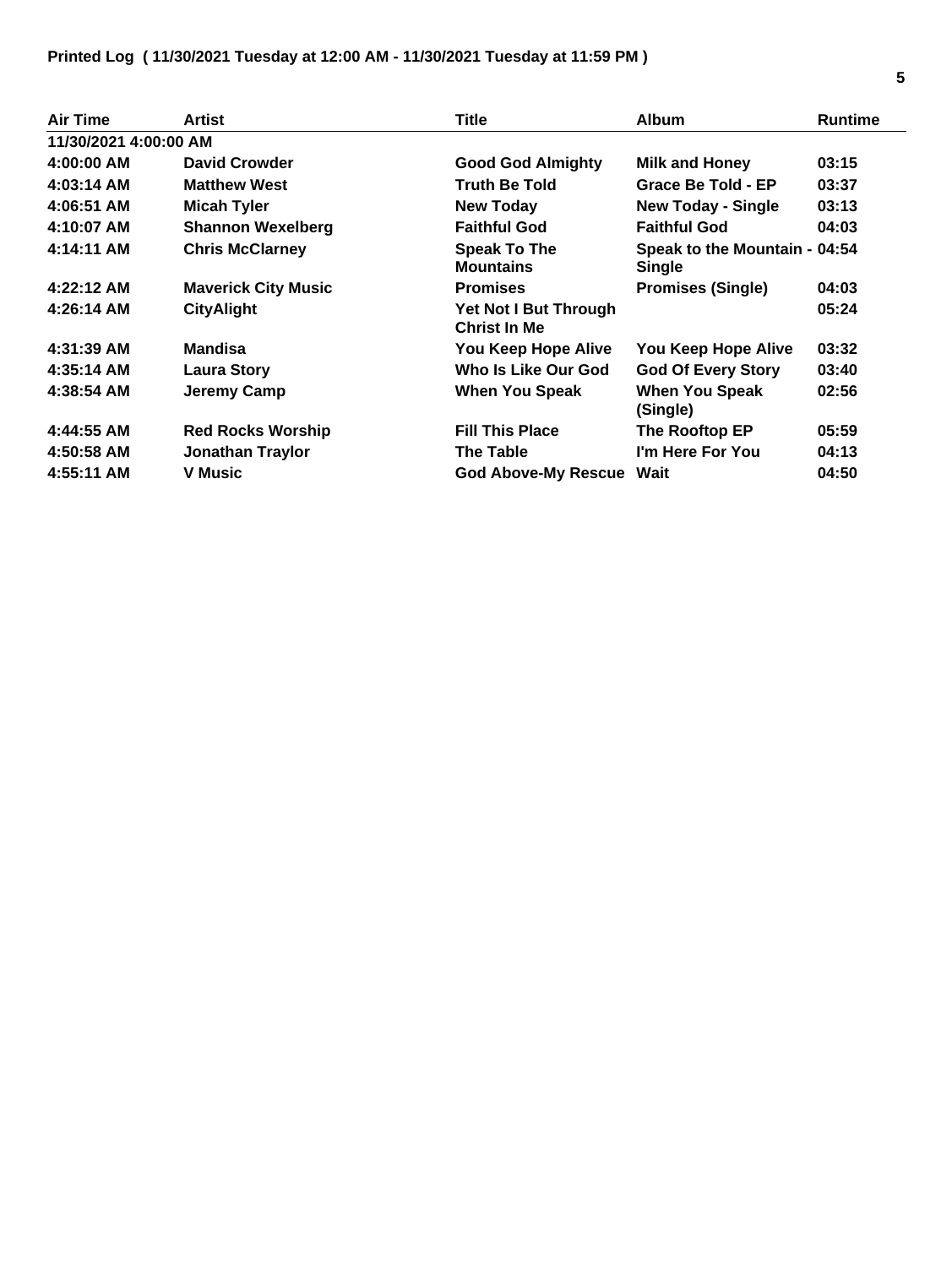| <b>Air Time</b>       | Artist                       | <b>Title</b>                                           | <b>Album</b>                                         | <b>Runtime</b> |
|-----------------------|------------------------------|--------------------------------------------------------|------------------------------------------------------|----------------|
| 11/30/2021 8:00:00 PM |                              |                                                        |                                                      |                |
| 8:00:00 PM            | <b>Danny Gokey</b>           | <b>Stand In Faith</b>                                  | Stand in Faith (EP)                                  | 03:16          |
| 8:03:15 PM            | For King & Country           | <b>Heavenly Hosts</b>                                  | A Drummer Boy<br><b>Christmas</b>                    | 03:24          |
| 8:06:39 PM            | <b>Elevation Worship</b>     | <b>Graves Into Gardens</b>                             | <b>Graves into Gardens</b>                           | 04:10          |
| 8:12:49 PM            | <b>North Point InsideOut</b> | <b>Wide Open</b>                                       | <b>Wide Open</b>                                     | 04:54          |
| 8:17:42 PM            | <b>Shane &amp; Shane</b>     | <b>Psalm 90 (Satisfy Us</b><br>with Your Love)         | Psalms, Hymns, and<br><b>Spiritual Songs, Vol. 1</b> | 05:09          |
| $8:22:51$ PM          | <b>Anne Wilson</b>           | My Jesus                                               | My Jesus (EP)                                        | 03:35          |
| 8:30:59 PM            | <b>Meredith Andrews</b>      | He Has Come For Us<br>(God Rest Ye Merry<br>Gentlemen) | <b>Receive Our King</b>                              | 03:51          |
| 8:34:49 PM            | <b>Phil Wickham</b>          | <b>House Of The Lord</b>                               | House of the Lord<br>(Single)                        | 04:11          |
| 8:39:00 PM            | <b>Colton Dixon</b>          | Let It Snow                                            |                                                      | 02:14          |
| 8:43:14 PM            | The Belonging Co.            | Jesus Over Everything See The Light (Live)             |                                                      | 05:05          |
| 8:48:19 PM            | We The Kingdom               | <b>Light Of The World</b><br>(Sing Hallelujah)         |                                                      | 04:10          |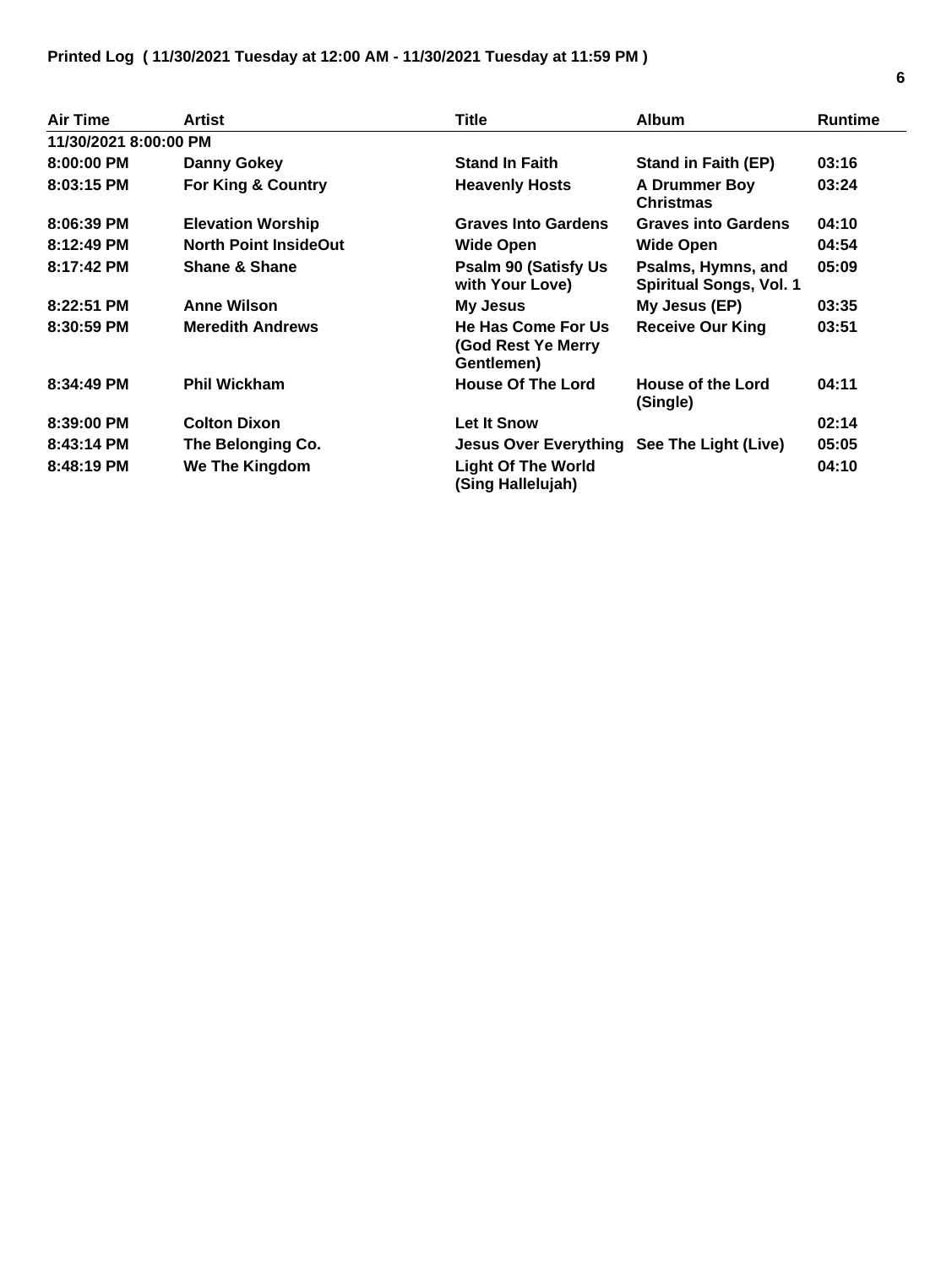| <b>Air Time</b>       | Artist                   | Title                                        | <b>Album</b>                                                  | <b>Runtime</b> |
|-----------------------|--------------------------|----------------------------------------------|---------------------------------------------------------------|----------------|
| 11/30/2021 9:00:00 PM |                          |                                              |                                                               |                |
| $9:00:00$ PM          | <b>Cody Carnes</b>       | <b>Nothing Else</b>                          |                                                               | 05:24          |
| $9:05:23$ PM          | <b>MercyMe</b>           | <b>God Rest Ye Merry</b><br><b>Gentlemen</b> | <b>The Christmas</b><br><b>Sessions</b>                       | 03:15          |
| 9:08:38 PM            | <b>Tasha Layton</b>      |                                              | Look What You've Done Look What You've Done 03:22<br>(Single) |                |
| $9:14:00$ PM          | <b>David Crowder</b>     | <b>All My Hope</b>                           | <b>American Prodigal</b>                                      | 04:08          |
| $9:18:09$ PM          | <b>Josh Wilson</b>       | Angels We Have Heard Noel<br>On High         |                                                               | 03:09          |
| $9:21:18$ PM          | <b>Mosaic MSC</b>        | <b>Fountain (I Am Good)</b>                  | <b>Human</b>                                                  | 05:08          |
| 9:30:59 PM            | <b>Charity Gayle</b>     | <b>Thank You Jesus for</b><br>the Blood      | <b>Thank You Jesus for</b><br>the Blood - Single              | 04:45          |
| $9:35:43$ PM          | <b>Casting Crowns</b>    | <b>Scars In Heaven</b>                       | <b>Scars In Heaven</b><br>(Single)                            | 04:20          |
| $9:40:03$ PM          | <b>Anthony Burger</b>    | <b>Mary Did You Know</b>                     | <b>Christmas With You</b>                                     | 03:01          |
| 9:45:05 PM            | For King & Country       | <b>Heavenly Hosts</b>                        | A Drummer Boy<br><b>Christmas</b>                             | 03:24          |
| 9:48:28 PM            | <b>Cross Point Music</b> | <b>Never Going Back</b>                      | <b>Never Going Back</b>                                       | 04:02          |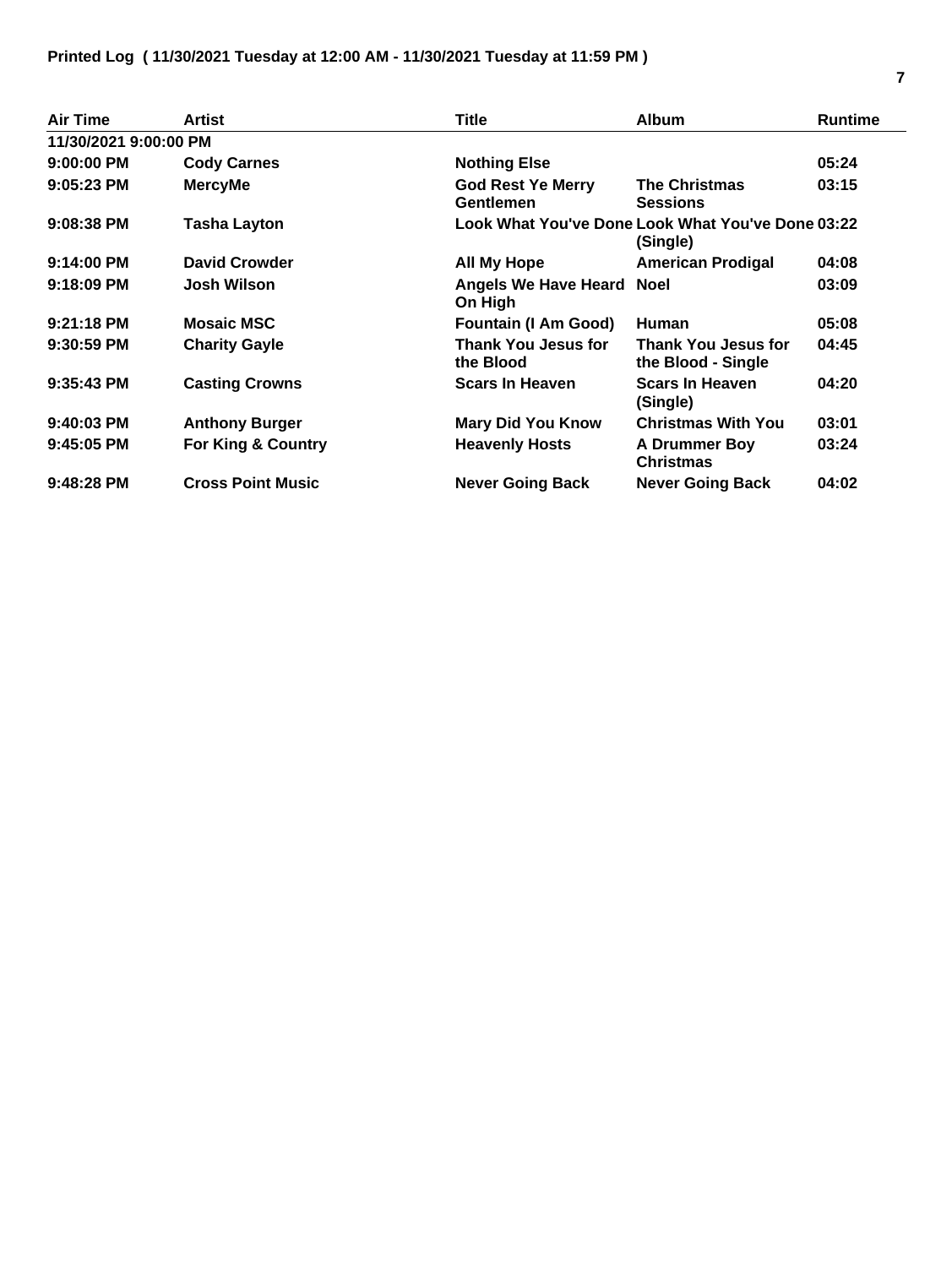| Air Time               | Artist                     | Title                                        | <b>Album</b>                                                                | <b>Runtime</b> |
|------------------------|----------------------------|----------------------------------------------|-----------------------------------------------------------------------------|----------------|
| 11/30/2021 10:00:00 PM |                            |                                              |                                                                             |                |
| 10:00:00 PM            | <b>CityAlight</b>          | Yet Not I But Through<br><b>Christ In Me</b> |                                                                             | 05:24          |
| 10:05:24 PM            | Danny Gokey                | <b>Stand In Faith</b>                        | Stand in Faith (EP)                                                         | 03:16          |
| 10:08:40 PM            | <b>Newsong</b>             | <b>The First Noel</b>                        | <b>The Christmas Shoes</b>                                                  | 04:32          |
| 10:15:11 PM            | <b>Charity Gayle</b>       | <b>Thank You Jesus for</b><br>the Blood      | <b>Thank You Jesus for</b><br>the Blood - Single                            | 04:45          |
| 10:19:56 PM            | <b>Chris Tomlin</b>        |                                              | <b>Emmanuel God With Us Emmanuel - Christmas</b><br><b>Songs of Worship</b> | 03:07          |
| 10:23:03 PM            | <b>Hillsong United</b>     | <b>Know You Will</b>                         | Know You Will (Single)                                                      | 03:24          |
| 10:30:59 PM            | <b>Matthew West</b>        | The God Who Stays                            | The God Who Stays                                                           | 03:49          |
| 10:34:47 PM            | <b>Passion</b>             | <b>Hope Has A Name</b>                       |                                                                             | 03:56          |
| 10:38:43 PM            | <b>Matt Redman</b>         | Let Everything That<br><b>Has Breath</b>     | <b>Intimacy</b>                                                             | 02:43          |
| 10:43:26 PM            | <b>Maverick City Music</b> | <b>Promises</b>                              | <b>Promises (Single)</b>                                                    | 04:03          |
| 10:47:29 PM            | Michael W. Smith           | It's A Wonderful<br><b>Christmas</b>         | It's A Wonderful<br><b>Christmas</b>                                        | 05:01          |